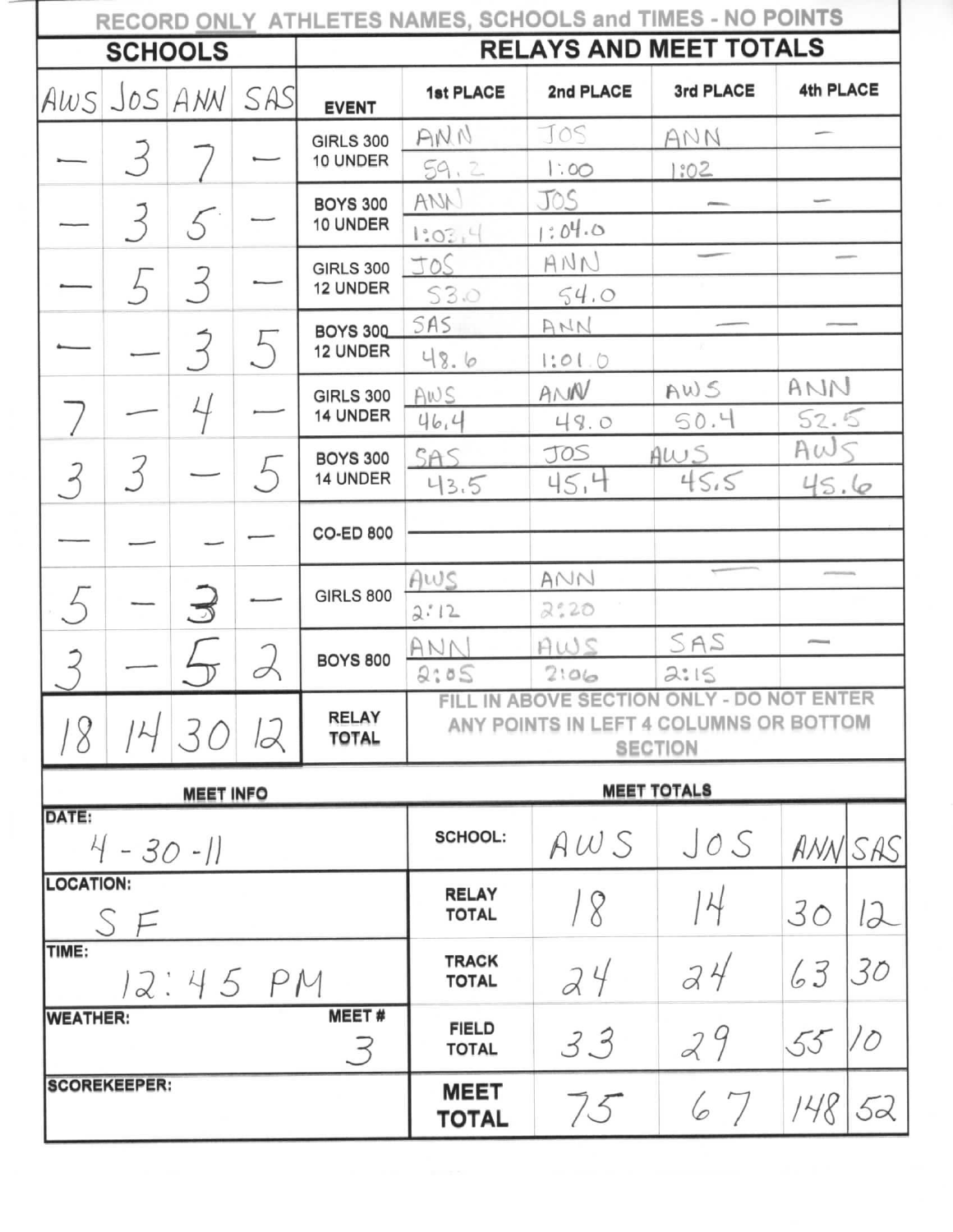| RECORD ONLY ATHLETES NAMES, SCHOOLS and TIMES - NO POINTS |  |             |    |                                   |                            |                              |                                                                           |                               |  |
|-----------------------------------------------------------|--|-------------|----|-----------------------------------|----------------------------|------------------------------|---------------------------------------------------------------------------|-------------------------------|--|
| <b>SCHOOLS</b>                                            |  |             |    | <b>TRACK (SPRINTS &amp; MILE)</b> |                            |                              |                                                                           |                               |  |
| AWS                                                       |  | JOS ANN SAS |    | <b>EVENT</b>                      | 1st PLACE                  | 2nd PLACE                    | 3rd PLACE                                                                 | 4th PLACE                     |  |
|                                                           |  |             |    | GIRLS 8                           | ANN<br>11.7<br>J. Kotwica  | AMN12.1<br>M. Anderson       |                                                                           |                               |  |
|                                                           |  |             |    | BOYS <sub>8</sub>                 | AM114.7<br>J.S.wa          |                              |                                                                           |                               |  |
|                                                           |  |             |    | GIRLS 9                           | 13,5<br>ANN<br>A. Tredo    | $AMN$ $17.1$<br>M. Throm     |                                                                           |                               |  |
|                                                           |  |             |    | BOYS <sub>9</sub>                 | 136<br>ANN<br>J. McCartner | ANMHI<br>$Pr$ zy by $k$      | JOS<br>4 <sub>t</sub><br>A. Awald                                         | JOS<br>14.<br>Butierez        |  |
|                                                           |  |             |    | GIRLS 10                          | 13.6<br>Jos<br>M. Stane    | 14.6<br>Jos<br>H. Sager      | 15.7<br>AN                                                                | 7,0<br>N. Biernat N. Jarzunta |  |
|                                                           |  |             |    | BOYS 10                           | SAS<br>13.3<br>Mawien      | 13.4<br>SAS<br>Marak         | 105<br>Lukonartis                                                         |                               |  |
|                                                           |  |             |    | GIRLS 11                          | 14.8<br>B. Blakely         |                              |                                                                           |                               |  |
|                                                           |  | $\epsilon$  |    | <b>BOYS 11</b>                    | $ANNI$ $13.2$<br>PartN1<   | 13.5<br>SAS<br>Rual          |                                                                           |                               |  |
|                                                           |  |             |    | GIRLS 12                          | 13.2<br>ANA<br>Tibold      | 13.3<br>ANN<br>Couchlin      |                                                                           |                               |  |
|                                                           |  |             |    | <b>BOYS 12</b>                    | 11.3<br>SAS<br>Devers      | SAS<br>11.6<br>Augustin      |                                                                           | ستسلم                         |  |
|                                                           |  |             | U  | GIRLS 13                          | AWS<br>  .                 | AN<br>C. Zimmerman T. Pancro | $ .\,$ 8<br>É,<br>AW<br>K Kowalczewski                                    | 2,1<br>MeCartner              |  |
|                                                           |  |             |    | BOYS <sub>13</sub>                | 10,0<br>SAS.<br>Spencer    | Thompson                     | 11.9<br>SAS<br>Valle                                                      | <b>Montana</b>                |  |
|                                                           |  |             |    | GIRLS 14                          | 121<br>TOS<br>$E.$ Mainze  |                              |                                                                           | micon                         |  |
|                                                           |  | .8          |    | BOYS <sub>14</sub>                | $AMN$ $11.1$<br>Bielli     | 11.3<br>AN<br>Tredo          | 11.6<br>Schifferli                                                        | 13,<br>SAS<br>Israe           |  |
|                                                           |  |             |    | <b>GIRLS MILE</b>                 | 7.29<br>AWS<br>C. Denies   | 908<br>ANN<br>M.Dake         | G. Coughlin                                                               | <b>JOS</b><br>Dedloff         |  |
|                                                           |  |             |    | <b>BOYS MILE</b>                  | 6.26<br>PULIS<br>Clapsodl  | 657<br>SAS<br>Edwards        | AWS 1.23<br>Mardych                                                       | 7.59<br>Couchlin              |  |
|                                                           |  | 6.3         | 30 | <b>TRACK</b><br><b>TOTAL</b>      | #3                         |                              | FILL IN ABOVE SECTION ONLY - DO NOT ENTER<br>ANY POINTS IN LEFT 4 COLUMNS |                               |  |